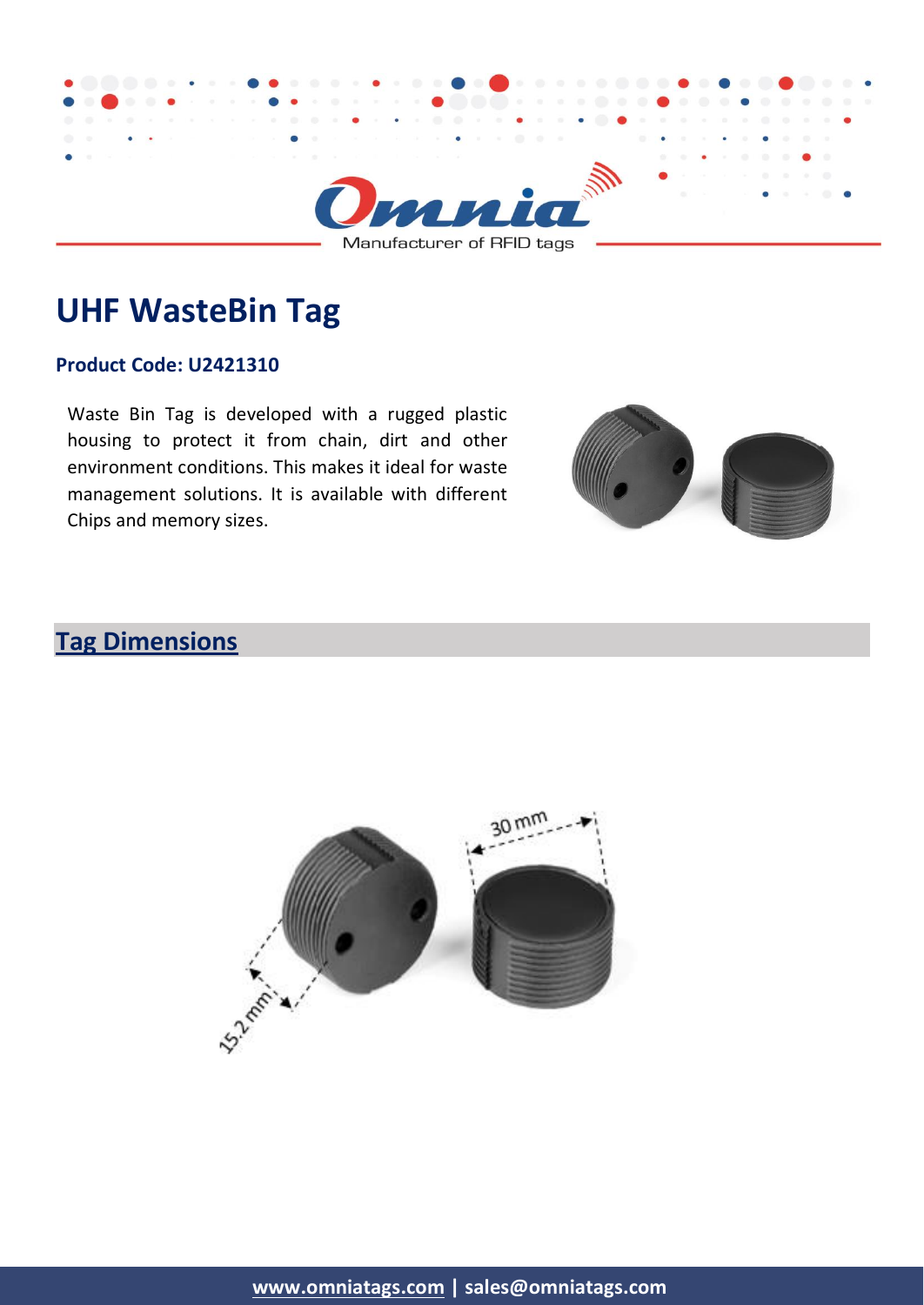# **Electrical Specifications**

| Air Interface Protocol                       | ISO/IEC 18000-6C, EPC Global C1G2                     |  |
|----------------------------------------------|-------------------------------------------------------|--|
| <b>Operational Frequency</b>                 | 865 - 868 MHz or 902 - 928 MHz                        |  |
| Chip                                         | Alien Higgs-3                                         |  |
| <b>Memory Configuration</b>                  | EPC-96 bits, extendible to 480bits                    |  |
|                                              | TID - 96 bits unalterable unique                      |  |
|                                              | User memory - 512 bits                                |  |
|                                              | Access password - 32 bits                             |  |
|                                              | Kill password $-32$ bits                              |  |
| Read Range*                                  | Off metal - 2.5 m on fixed reader with linear antenna |  |
| Operating temperature                        | -40 $^{\circ}$ C to +85 $^{\circ}$ C                  |  |
| Storage temperature                          | -40 $^{\circ}$ C to +85 $^{\circ}$ C                  |  |
| Ingress protection rating                    | <b>IP67</b>                                           |  |
| Attachment***                                | Self-Thread                                           |  |
| Applicable surface                           | Plastic / Wooden                                      |  |
| <b>Physical and Mechanical Specification</b> |                                                       |  |
| Diameter                                     | $\emptyset$ 30 ± 0.2 mm                               |  |
| Height                                       | $15.2 \pm 0.2$ mm                                     |  |
| Weight                                       | 9.2 gm                                                |  |
| Encasement                                   | Nylon (PA6)                                           |  |
| Colour                                       | <b>Black</b>                                          |  |
| <b>Quality Assurance</b>                     | 100% reader tested                                    |  |
| <b>Chemical Resistance</b>                   |                                                       |  |

Resistant to continuous exposure to salt water for 2 hours

Resistant to continuous exposure to motor oil for 2 hours

Additionally, abrasion resistant against HCL and IPA